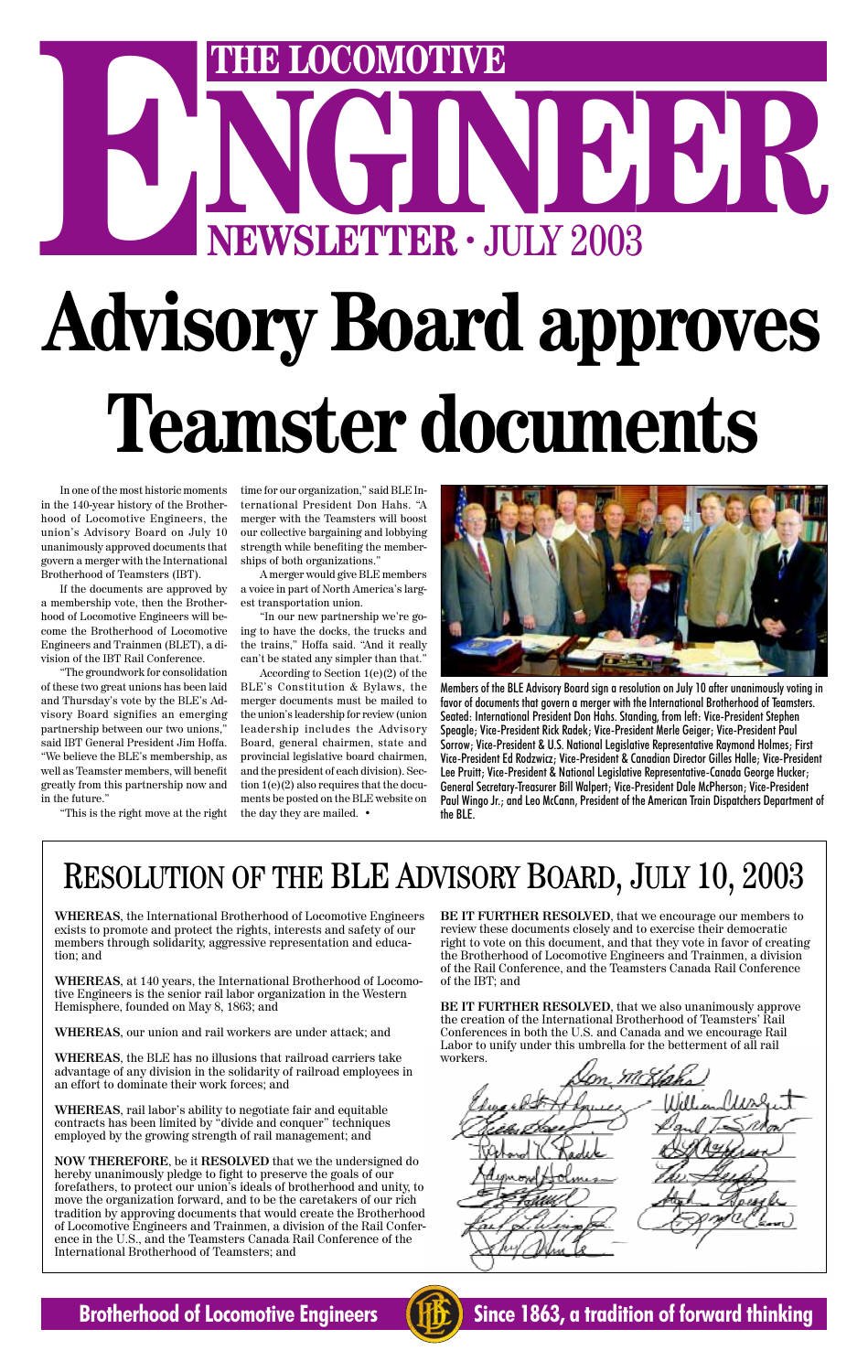### **BLNDWS**

# **Hahs discusses Teamsters at IWC opening**

SPARKS, Nev. — More than 200 BLE members and their families gathered in Sparks, Nevada, on June 3 and heard opening remarks by BLE International President Don Hahs at the 63rd annual International Western Convention.

President Hahs received a standing ovation when introduced by GIA President Onita Wayland.

The BLE President gave a brief update on national contract negotiations and spoke about the BLE's proposed merger with the International Brotherhood of Teamsters (IBT).

"We plan to get an agreement by any means necessary, but remain hopeful we can get a negotiated agreement," Hahs said.

One of the sticking points remains pay increases. Of the pattern settlements already reached, President Hahs said the TCU agreement was the most attractive in regard to wage increases. The National Carriers Conference Committee (NCCC), however, is pushing for a lower pay package it negotiated with another rail labor organization.

In discussing the Teamsters, President Hahs spoke briefly about the negotiations and acknowledged the power that the combined organization might display.

"All ground transportation under

one umbrella, including truck, rail, ports, waterways and Longshoremen, would make a very powerful union," he said.

Hahs told the crowd that members of the BLE's Advisory Board will meet in Cleveland during early July to review and vote on the IBT merger documents. The documents will go to the membership for approval if first ratified by a two-thirds majority of the Advisory Board.

Also during the June 3 opening ceremonies, GIA President Onita Wayland addressed the crowd and gave a brief history of Sparks. Members of the Nevada Army National Guard presented the display of U.S. colors. Members of the Native American Pudumunu 4-H Drum Group presented a special "good luck" greeting and ceremonial dance.

Hotel owner and host John Ascuaga welcomed the locomotive engineers to Sparks and complimented the BLE on remaining strong throughout its 140 year history.

Sparks City Council member Gino Martini provided a welcome address. BLE Nevada State Legislative Board Chairman Joseph Carter also addressed the audience.

The 2003 IWC was organized by Chairman J.L. Valentine and members of BLE Division 158 in Sparks. •

# **Strength in solidarity**

Keegel: BLE members would benefit by merging with Teamsters

SPARKS, Nev. — BLE members would benefit from one of North America's largest political action funds and organizing budgets if they decide to merge with the International Brotherhood of Teamsters (IBT).

That's according to IBT Secretary-Treasurer C. Thomas Keegel, who described the structure of the IBT and explained how it can help the BLE in a speech delivered during opening ceremonies at the BLE's 63rd annual International Western Convention in Sparks, Nevada, on June 3.

Keegel said the IBT has budgeted \$14 million for organizing in 2003, and that number more than doubles to nearly \$30 million when factoring in money from the IBT's Joint Councils.

"We plan to organize anything and everything that moves," Keegel said.

The BLE has successfully organized several shortline railroads in the past few months, such as the Tex Mex, IC&E, and Utah Railway. Assistance from the IBT could help the BLE continue and expand its shortline organizing campaign.

Keegel also pointed out that the IBT had the nation's largest union PAC fund during the 1999-2000 election cycle, which was more than \$9.1 million.

In addition to the PAC fund and Organizing Department, BLE members would receive assistance from the IBT's Strategic Campaign, Government Affairs, Communications, Education, Research, Safety & Health, and Legal Departments.

"This is an exciting time and I am excited about the future," Keegel said. "I see the merger as a win-win. It's a win for the IBT and a win for the BLE."

Keegel predicted that the next Teamsters Secretary-Treasurer Tom Keegel several years will be a time of great

change for organized labor, and credited BLE leaders for staying ahead of the game by preparing for the future.

"If you don't change tactics in the 21st century, you'll be left behind," Keegel said. "The BLE has done well with the resources you have, but members have come to realize that 55,000 members won't cut it in today's economy."

Merging with the IBT would create a "kick ass union," Keegel said, that would allow the BLE to keep its autonomy and dues structure.



"It's the right thing to do," Keegel said. "There are people out there watching this (merger process) and they don't like

#### what they see. Your employers don't like it and your enemies who tried to raid you don't like it. "(Railroads) are scared to

death that we'll band together and get into the board room and change the way they do business. They're also afraid we'll band together and change

things on Capitol Hill."

Keegel said the BLE is the front-runner in gathering all rail unions together under the Rail Conference of the IBT, noting that other rail unions have already contacted the IBT regarding a merger similar to BLE's.

"A total transportation union is a good idea – one

that will be in the forefront and deliver for the members. A total transportation union will allow us to best leverage our strength." •

### 30th community enacts remote control safety resolution

As this issue of the Locomotive Engineer Newsletter goes to press, a total of 30 different  $commu$ nities  $-21$  cities and nine counties have enacted safety resolutions that call for improved safety of remote control train operations.

Since the last Newsletter was published, the city councils of Flat Rock, Woodhaven and Flint all recently voted for resolutions against current remote control operations. All of the resolutions cite the danger to the residents of each city and ask the Federal Railroad Administration to conduct a review of the use of the technology.

In addition, the city council of Reno, Nevada, passed a remote control safety resolution on June 9th, becoming the 30th city to enact such a resolution.

Greg Powell, Chairman of the BLE's Michigan State Legislative Board, credited the BLE Divisions involved for their work on securing the passage of these resolutions.

Chairman Powell recognized BLE Division

850 (Flat Rock) Legislative Representative Dennis Prater, Division 850 member Fred Abar and the rest of Division 850 for their work on the Flat Rock resolution. He also thanked Flat Rock Councilman David Karoly and Mayor Richard C. Jones and the rest of the Flat Rock City Council for their efforts.

Powell credited the members of BLE Division 650 (Durand, Mich.) for their work on the Flint resolution, especially Division 650 Legislative Representative Bernard Cox. Chairman Powell also thanked the entire Flint City Council and City Clerk Inez M. Brown.

Also, Chairman Powell thanked the Mayor of Woodhaven, Karen M. Mazo, and the City Council, who were "really helpful."

Despite heavy oppposition from Union Pacific Railroad, the city of Sparks, Nevada, unanimously passed a remote control resolution on June 9. The Reno measure cites the possible danger to its citizens due to remote control and bans the use of remote controlled locomotives in the city until the Federal Railroad Administration takes action to improve the safety of the operations. The resolution was passed a few days after the BLE held its International Western Convention in the city.

The BLE's Nevada State Legislative Board Chairman Joe Carter was instrumental in gaining passage of the resolution. He said that several representatives of Union Pacific attended the meeting to oppose the resolution. Ted Lewis, Regional Safety Director, and Wayne Horiuchi, Union Pacific Lobbyist, voiced their opposition to the resolution, and Horiuchi presented a video and chart alleging the safety of the technology.

Chairman Carter extened thanks to BLE Division 158 (Sparks, Nev.) Local Chairman Lindy Klock for updating the remote control operations audio-video presentation. He would also like to thank BLE Division 236 (Portland, Ore.) member and mobilizer Jeff Cheney for his work in getting the resolution passed. Chairman Carter also

See Resolutions, page 8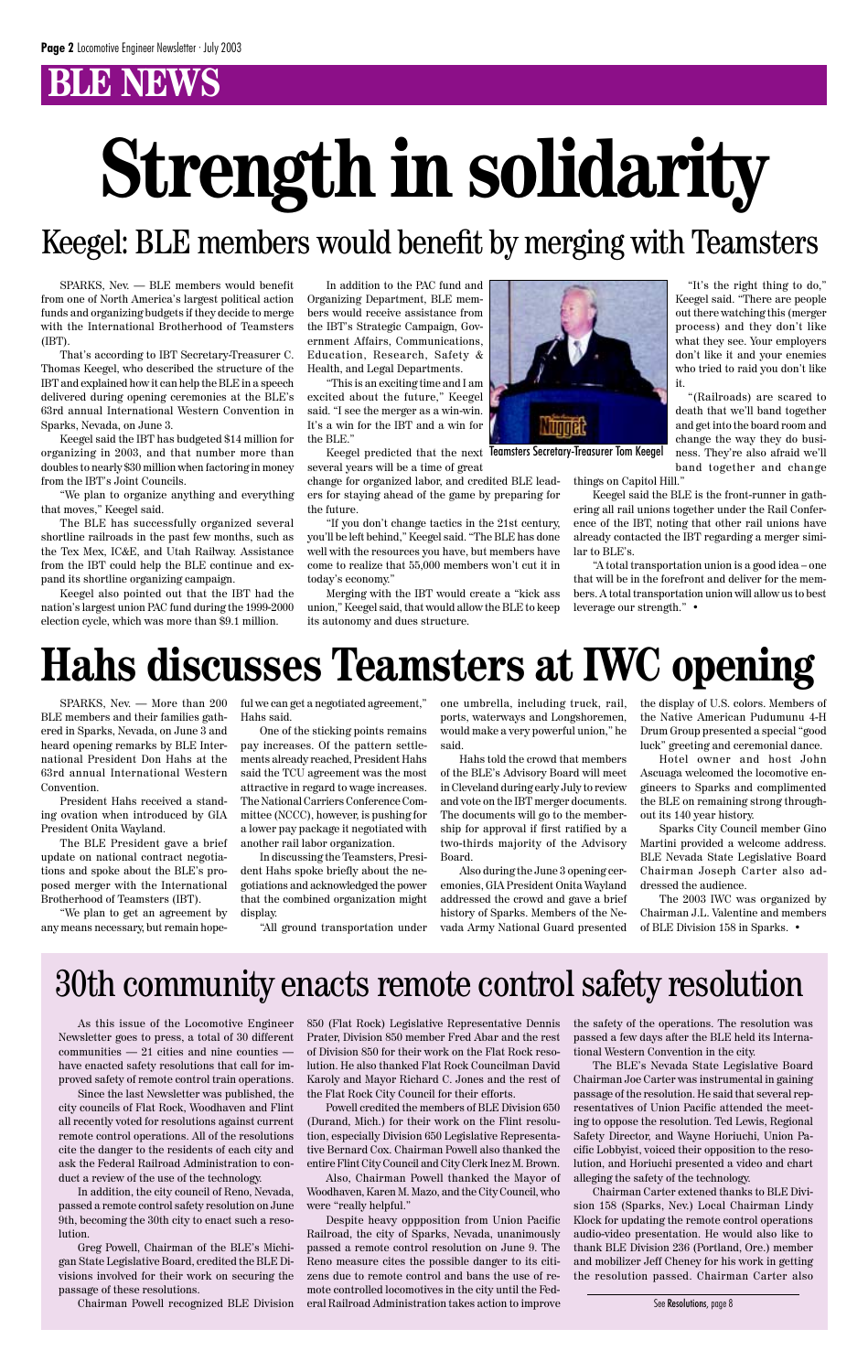### **PASSENGER NEWS**

In recent months, both Amtrak and the Bush Administration have unveiled long-range plans for the passenger railroad.

#### **The Amtrak Plan**

Amtrak's five-year strategic capital investment and operating plan would try to restore its physical plant and train equipment to a state of good repair and improve the railroad's operational reliability. The plan is based on prudent investments in existing infrastructure and equipment, and proposes no new significant passenger services — focusing instead on improving the reliability and cost-efficiency of the passenger railroad's existing services.

To support the strategic plan, Amtrak proposes that annual federal funding range from \$1.8 billion in FY '04 to under \$1.5 billion in FY '08 for the combined capital investment and operating needs. More than half of this funding would be invested in two major capital categories: the 1,959 track miles of infrastructure that Amtrak owns and maintains and the passenger fleet, which would be better standardized to increase reliability and availability. The passenger fleet would be reduced by about 10 percent (from 2,278 passenger cars and locomotives today to 2,057 in FY '08).

Over the course of the five-year strategic plan, Amtrak estimates that its operating cash loss will decrease from \$744 million to about \$650 million, as a result of a combination of management initiatives and revenue growth, based in part on improved operational reliability. The management initiatives include the rationalization of the mail and express service presently underway, improved schedules, better crew utilization and negotiated work rule changes with its agreement-covered employees.

Taken altogether, these initiatives are expected to result in \$120 million in annual savings by FY '08. While the current annual baseline passenger revenue growth is one percent, with improved equipment, greater reliability, some individual trip time reductions, and an improved travel economy by FY '05, an annual revenue growth of four percent, or \$222 million by FY '08, is estimated.

Amtrak will not undertake new train services unless any operating loss is fully covered by the state or states it serves. Additionally, beginning in FY '04, Amtrak plans to seek full state funding for any incremental operating loss associated with existing state-supported services.

#### **The White House Plan**

Under the Bush administration's six-year plan, the federal government would pay about half the capital costs for passenger routes (mainly new short-distance corridors between urban areas) and states would assume liability for operating costs nationwide.

Under the administration's plan, which was unveiled in late April, the badly deteriorated rail infrastructure between Washington and Boston would be leased for 99 years to a federal-state compact that could apply for capital-improvement grants and could

also finance improvements through private debt markets.

The plan is not in final legislative form, and several key questions remain unanswered, including how much money the administration would be willing to commit. If the federal government funds half the capital costs of only a moderate number of the urban corridors that states already have in the planning stages, it will spend many billions of dollars more per year on passenger service than it does now in subsidizing Amtrak.

States are likely to view the program in sharply different ways. For California and Oregon, which are already paying most of the capital and operating costs of their expanding passenger rail systems, the plan could provide a windfall of new capital funds.

But the states of the Northeast Corridor, which now pay for a minor portion of capital improvements, would be expected to pay for 50 percent of such improvements, potentially a new multibillion-dollar liability. Some estimates put the cost of making the deferred capital improvements as high as \$12 billion. Almost 90 percent of trains in the corridor are commuter trains serving Maryland, Delaware, Pennsylvania, New Jersey, New York, Connecticut and Massachusetts.

The plan faces an uphill battle in Congress, which has repeatedly voted to keep Amtrak running in its present form but has provided far less money than needed to keep the system in good repair. •

# **Long-range plans for Amtrak unveiled**

Amtrak releases five-year plan; Bush Administration plan relies heavily on state funding

#### **PASSENGER NEWS BRIEFS**

Calling on Congress and the Bush Administration to make a long-term investment in Amtrak rather than dismantle it through "bureaucratic shell games" and flawed privatization schemes, Sonny Hall, President of the AFL-CIO's Transportation Trades Department (TTD), told a Senate panel that Amtrak should receive at least \$1.8 billion in federal funding for Fiscal Year 2004. Testifying before the Senate Commerce Subcommittee on Surface Transportation, Hall said, "our nation must make a serious and long-term financial commitment to Amtrak. We must recognize that Amtrak is a public service — just like highways, transit, and other infrastructure that should serve the public's transportation needs and not be driven by profit motives." He stated that federal highway spending is 43 times greater than rail, aviation 20 times higher, and transit 8 times as much.

Hall, who as International President of the Transport Workers Union represents thousands of Amtrak's 23,000

#### TTD tells Senate to support, not weaken, Amtrak

workers, said employees have sacrificed for years to keep the trains running, to the point where their wages have fallen approximately 20 percent below those in freight and commuter rail. Hall said that "transportation labor will insist that the jobs and livelihoods of Amtrak employees are not ignored or cast aside and that new collective bargaining agreements are completed without further delay." He said the labor movement would oppose any Amtrak financing legislation that "turns its back on Amtrak workers." In his testimony, Hall

strongly supported a study released in early June by the Economic Policy Institute, *Amtrak Privatization: The Route to Failure*, which rejects proposals — similar to those advanced by the Bush Administration — to restructure and privatize Amtrak. Instead, it calls for substantially greater public investment in Amtrak to improve the quality and breadth of service. The study — available at www.epinet.org — examines the 1994-1996 privatization of British rail which led to rampant delays, increased accident rates, and higher fares. Hall said that not only has the British government reversed course and re-nationalized passenger rail, but that the leaders of the political party responsible for privatizing the trains have promised that, if it were to get back into power, it would not do it again.

*(From the TTD)* •

A man who brandished a hand grenade during a robbery attempt at Union Station was arrested on June 9 after an Amtrak police officer grabbed the partially activated device from him.

Amtrak Police Officer Rodney Chambers clasped a safety catch for at least 15 minutes to prevent any explosion. A homeless man who has a record of drug arrests was charged in the incident, said Terrance W. Gainer, chief of the U.S. Capitol Police. Police accused the man, identified as Juann Tubbs, 38, of assault and attempted robbery while armed. "This man is in need of mental help," Gainer said. It was later revealed that the grenade, one of two in the man's possession, was not a live weapon. Nevertheless, Officer Chambers was considered a hero for his bravery, as was U.S. Capitol Police Officer Michael DeCarlo.

*(From the Washington Post)* •

#### Grenade seized in D.C. Union Station

Less than two months after the Sept. 11 terrorist attacks destroyed much of the PATH system, the Port Authority announced an ambitious \$544 million plan to rebuild it in 24 months.

Now, the agency is prepared to reopen the Exchange Place station on June 29 — on schedule — and the World Trade Center station in November — ahead of schedule.

"It turns out we make good guesstimates in 2001 but we're making even better progress than we expected," said Steve Coleman, a spokesman for the Port Authority of New York and New Jersey. "As a result, we're going to be able to push the opening (of the World Trade Center station) up by about a month, to November, probably late November, from December." For commuters from Orange and Rockland counties, the news that the WTC station will reopen ahead of schedule has a special resonance. NJ Transit, which operates Metro-North Railroad's west-of-Hudson trains, has now tied the much-delayed opening of the Secaucus transfer to this restoration of PATH service. The \$450 million transfer

#### New PATH stations on schedule

station, under construction since 1995, will give upstate commuters a choice of destinations for the first time – a choice that has become more critical since 9/11 because so many companies have relocated to Midtown from lower Manhattan.

*(From the Bergen Record)* •

A woman has sued Caltrain, claiming the rail line is responsible for a train striking her and severing both her legs last summer. Helen Coneff is seeking unspecified damages for mental suffering, permanent disability, medical expenses and lost work time in the suit filed in San Mateo County Superior Court on June 4. The suit also names the County, Caltrain's board of directors and Amtrak, which contracts to operate the rail line. Coneff was waiting for a southbound train at the San Carlos station last June when the 37-year old was hit by a train as it pulled into the station. Exactly how the accident occurred remains sketchy.

*(From the San Mateo County Times)* •

#### Woman who lost legs sues Caltrain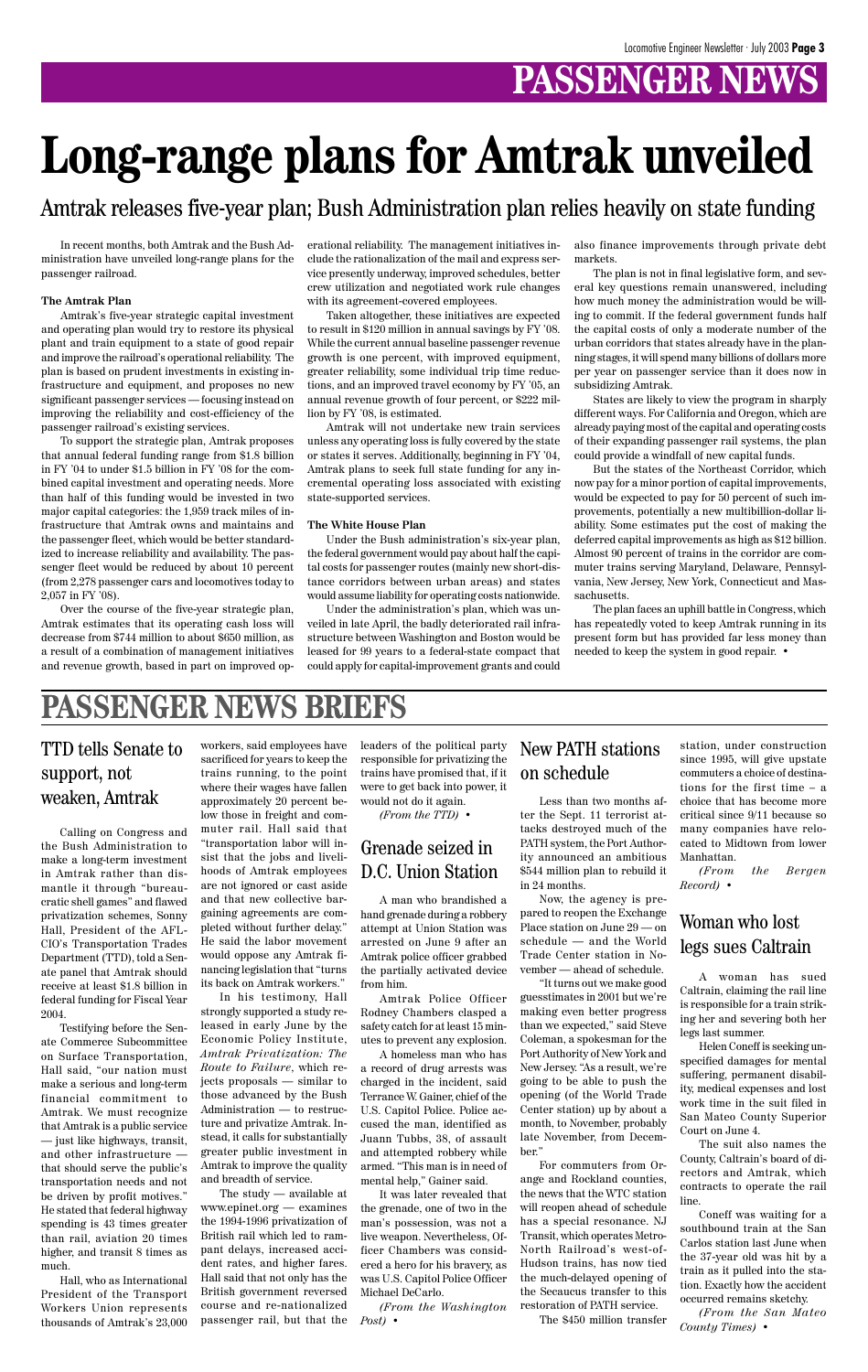## **2003 INTERNATIONAL WESTERN CONVENTION**



BLE International President Don Hahs, podium, receives a standing ovation after his introduction by GIA President Onita Wayland during opening ceremonies on June 3 at the 63rd annual International Western Convention in Sparks, Nevada. From left: International Brotherhood of Teamsters representative Greg Bell; IBT General Counsel Patrick Szymanski; IBT Secretary-Treasurer C. Thomas Keegel; GIA President Wayland; BLE President Hahs; IWC Chairman Jeffrey Valentine; Sparks City Councilman Gino Martini; and BLE Nevada State Legislative Board Chairman T. Joseph Carter.



President Hahs, left, with Ronnie D. Hall and his wife, Sherry. Brother Hall is Local Chairman of BLE Division 566 (Del Rio, Texas), which is President Hahs' home Division.





A member of the Native American Pudumunu Tribe 4-H Drum Group performs the "butterfly dance," which is a good luck dance, as part of the opening ceremony.

Members of the Nevada Army National Guard present the flags during opening ceremonies.



Don Anderson of BLE Division 898 (Jasper, Alberta) played the bagpipes during opening ceremonies. He is the Provincial Legisaltive Board Chairman of Alberta and serves as Legislative Representative of Division 898.





From left: Division 28 (Tucson, Ariz.) Local Chairman Jim Booth and Division 228 (Pocatello, Idaho) Local Chairman Jim Lance. Brother Lance is also Secretary-Treasurer of the IWC.

Candy Valentine, wife of IWC Chairman Jeffrey Valentine, works as a belly-dancing instructor and was gracious enough to perform at the IWC barbecue with several of her students. Mrs. Valentine is third from the left.

> **2004 International Western Convention** *August 17-22 • Albuquerque, N.M .*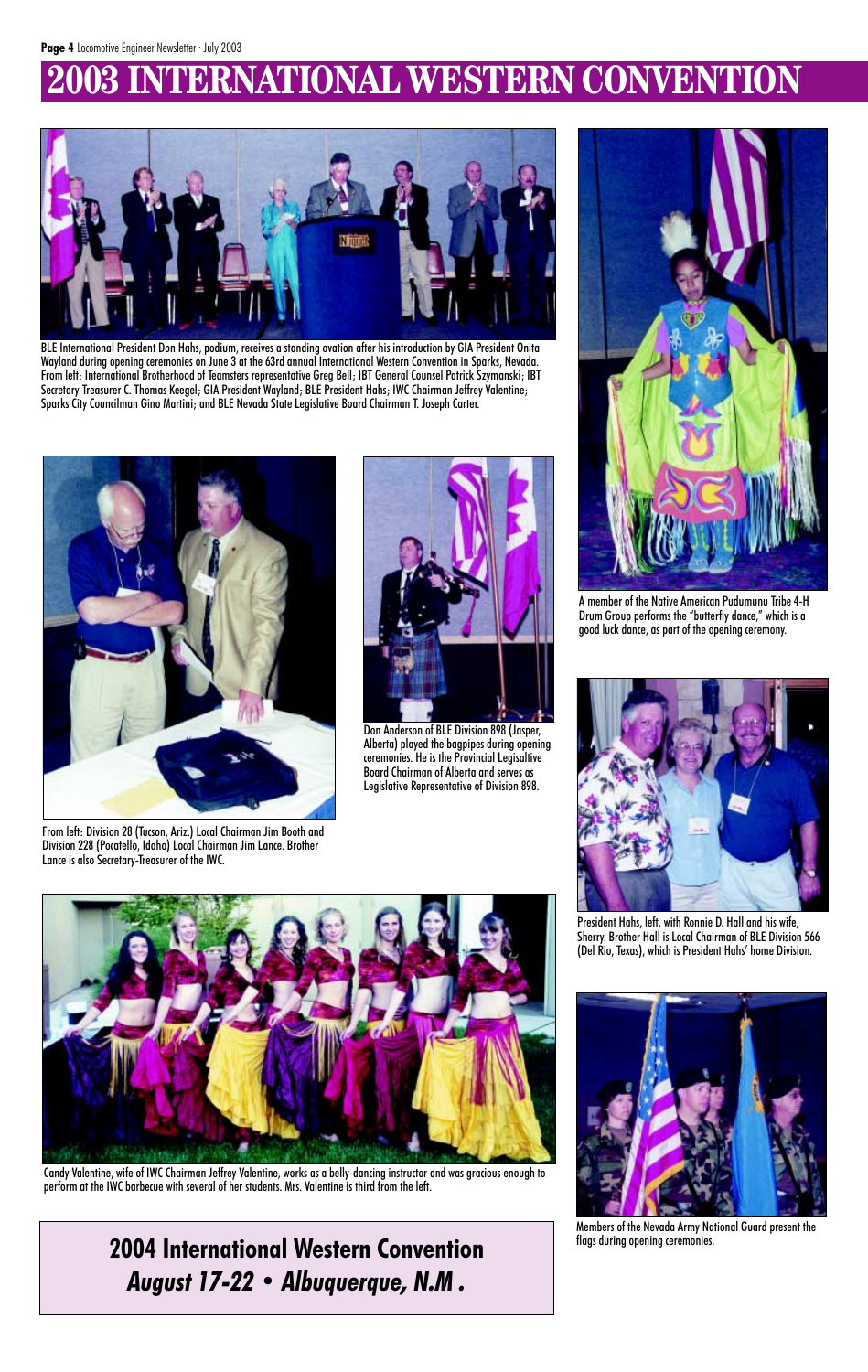# **SPARKS.**



Members of the IWC Committee hard at work at the registration table. Seated, from Left: J.L. Valentine, Chairman IWC '03 - Sparks; Steve Barnett, Treasurer; and Steve Rabenstein, President, Division 158; Standing, from left: Lindy Klock, Local Chairman, Division 158; and Dave Horn, Division 158.



Pat and Barbie Lynch (center, standing and seated) and members of BLE Division 446 will host the 2004 IWC in Albuquerque, N.M., from August 17-22. Seated, from left: Tammie Fuller, Barbie Lynch, and Brenda Butkovich. Standing, from left: Rick G. Fuller, Secretary-Treasurer of Division 446 (Gallup, N.M.); Pat Lynch, Local Chairman of Division 446; and John T. Butkovich, President of Division 446.



From left: John Koonce, CN/IC-CC&P General Chairman; Bill Walpert, BLE General Secretary-Treasurer; and C. Thomas Keegel, International Brotherhood of Teamsters Secretary-Treasurer and keynote speaker at the 63rd annual IWC.





Joe Carter, right, Chairman of the BLE's Nevada State Legislative Board, presents Tom Keegel, IBT Secretary-Treasurer, with a personalized BLE jacket.



From left: Collecting donations on behalf of the Grand International Auxiliary is Brenda Hayes, GIA Canadian Vice-President & Canadian Director; and Anita Caruso, GIA International Secretary.



From left: Lew Fraser, Local Chairman and Legislative Representative of BLE Division 215 (Grand Junction, Colo.); George Last, Chairman of the Colorado State Legislative Board; and Carole Fraser.

From left: Timothy L. Smith, Chairman of the California State Legislative Board; and Darrel N. Azarcon, First Vice Chariman of the CSLB.

Hard at work in the Secretary-Treasurer Workshop. From left: Sellar Nugent, Secretary-Treasurer of the Oregon State Legislative Board; and Harvey Makoski, Secretary-Treasurer of Division 76 (Winnipeg).

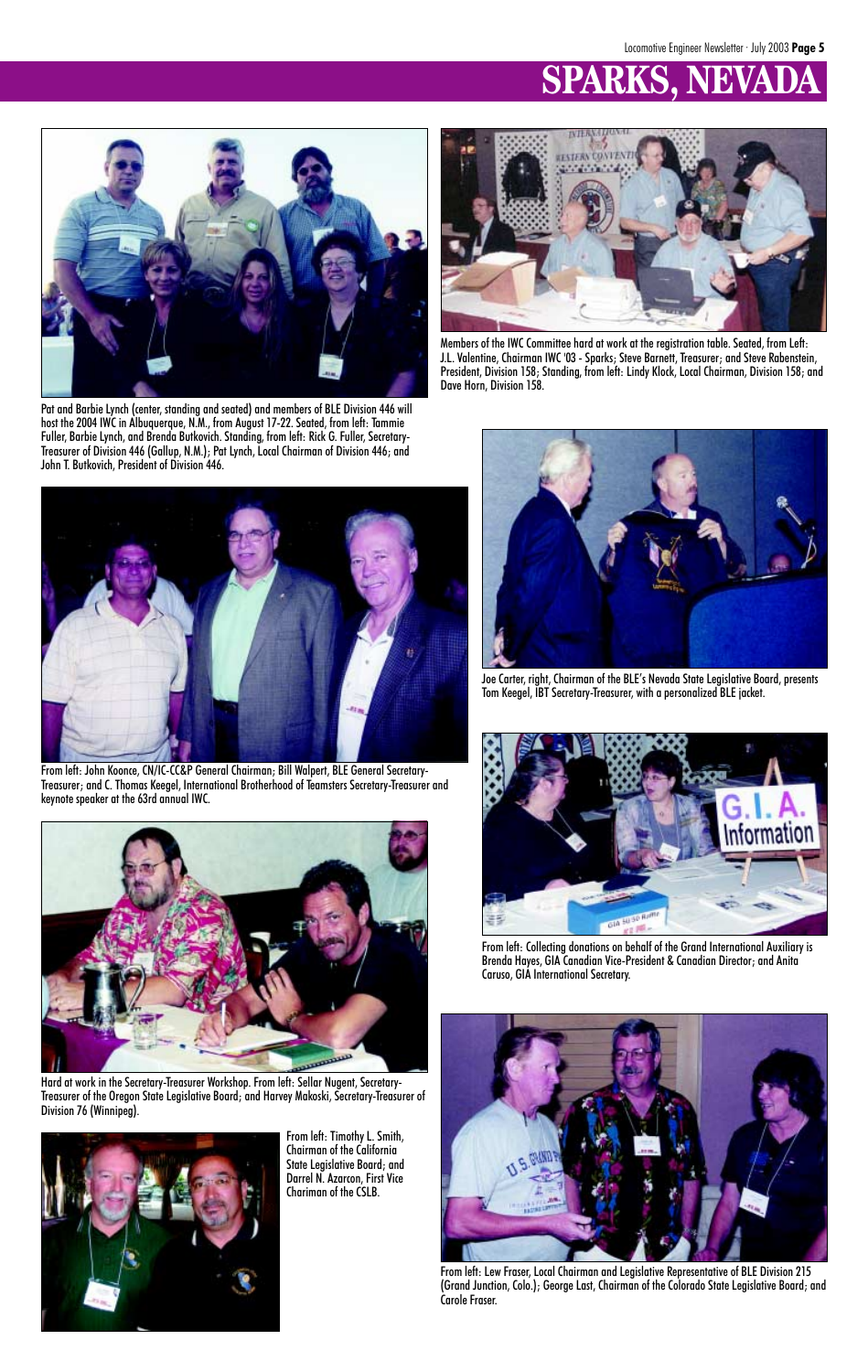# **IZO03-SPARKS**



From left: Buzz Reeves, Local Chairman of Division 692 (Stockton, Calif.); Bill Hill, Local Chairman of Division 592 (Dalhart, Texas); Craig Carstenson, Local Chairman of Division 415 (Sacramento/Roseville, Calif.) and 1st Vice General Chairman for the UP Western Lines; and Lindy Klock, Local Chairman of Division 158 (Sacramento/Sparks) also on the arrangements committee for the IWC 2003.







From left: Darrell Grywacheski, Local Chairman of BLE Division 583 (Winnipeg, Manitoba); and Tom Handkamer, Legislative Representative of Division 76 (Winnipeg).



From left: Debbie O'Donohue; Frances Srubas; Rick Gibbons; and Janice Hahs, encouraging folks to attend the 68th annual Southwestern Convention Meeting in Branson, Mo., later this year (see page 8 for more details).



From left: General Chairman Rick Gibbons, BNSF-SLSF & M&NA; and General Chairman Pat Williams, BNSF (former AT&SF).



At the Legislative Representatives' Workshop, from left: Mike Muscha, North Dakota State Legislative Board Chairman; Mike Weston, Legislative Representative of Division 186 (Denver, Colo.); and George Last, Colorado State Legislative Board Chairman.



At the welcome reception on June 2, from left: Ron Marney, Legislative Representative of Division 126 (Bakersfield, Calif.); Bobbie Makoski; and Harvey Makoski, Secretary-Treasurer of Division 76 (Winnipeg).

IWC attendees who participated in the Local Chairman workshop, seated from left: Lee Woodard, Division 221 (Provo, Utah); Timothy S. Holden, LC of Division 55 (Ogden, Utah); Scott Presley, President of Division 221; Scott Bridgman, Division 158 (Sparks, Nev.); and Wes Taylor, LC of Division 118 (Belleville, Ill.). Standing, from left: Ken Kroeger, Special Representative & Coordinator of the Education & Training Dept.; Rick Radek, BLE Vice-President & Director of Arbitration; Mal Nelson, LC of Division 362 (La Grande, Ore.);Dave Geisler, LC of Division 133 (Denver); Alvin Sykes, LC of Division 214 (Long Beach, Calif.); David Clark, LC of Division 892 (Seattle); Juan Rios, LC of Division 553 (Calwa City, Calif.); and Bill Walpert, General Secretary-Treasurer and Director of the Education & Training Department. Present but not pictured are Pat Lynch, LC of Division 446 (Gallup, N.M.); Ronnie Rhodes, LC of Division 585 (N. Little Rock, Ark.); and Allan Fegley, LC of Division 103 (Cheyenne, Wyo.).

LEFT: Members relax and enjoy the beautiful scenery aboard the MS Dixie II as it cruises Lake Tahoe.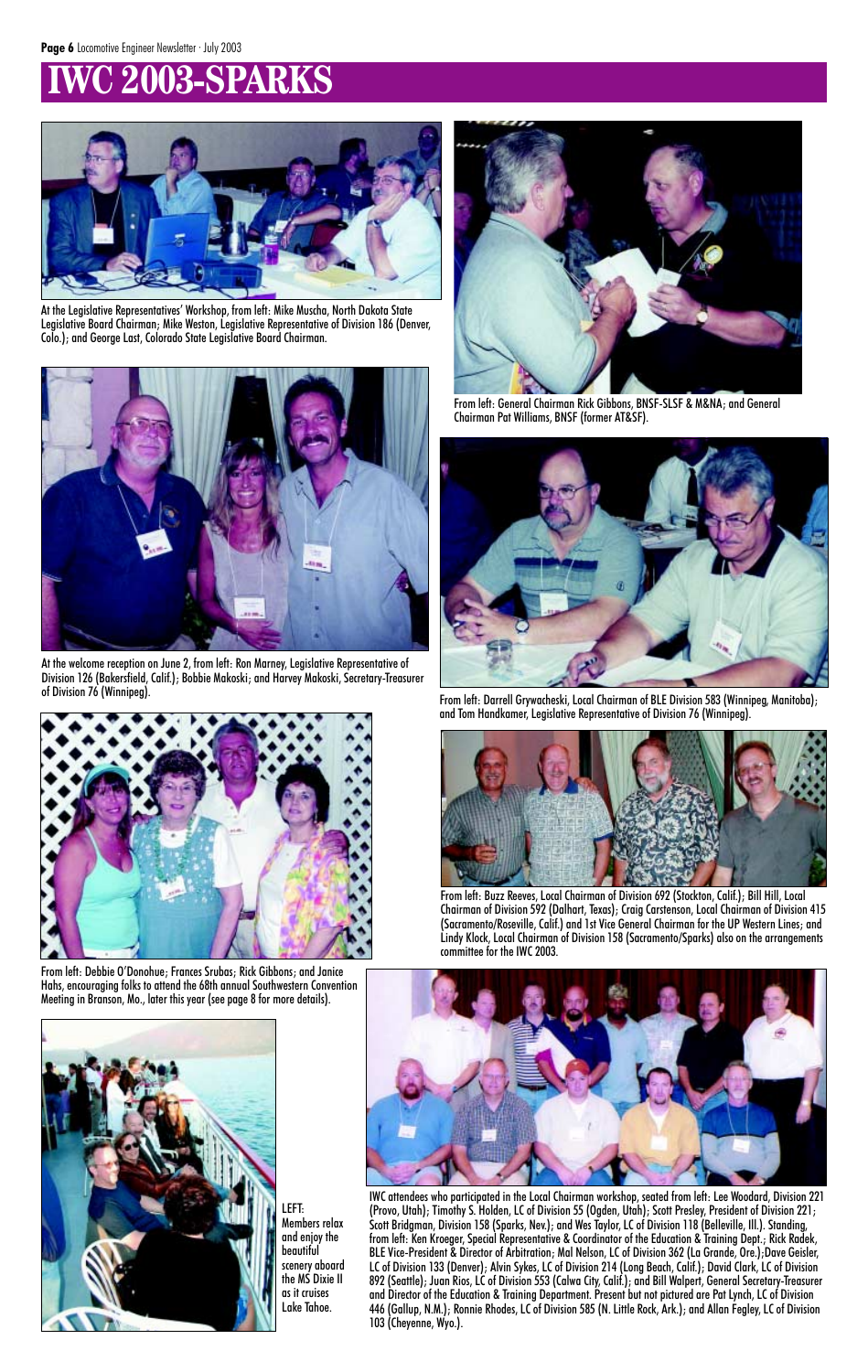### **BLE NEWS**

Leadership of BLE Canada strongly condemned an attempted raid of its Canadian Pacific membership by the United Transportation Union, while an elected BLE officer has been relieved of his duties for assisting the UTU raid.

On July 8, BLE International President Don Hahs appointed George Hucker, BLE International Vice-President & National Legislative Representative-Canada, as temporary trustee of the BLE's CP Rail (East) General Committee of Adjustment. Special Representative R.J. Toole was also appointed administrative assistant to Vice President Hucker.

In a letter dated July 8, President Hahs invoked his authority under Section 16 of the BLE Constitution & Bylaws and placed the CP Rail GCofA under trusteeship.

In his letter, President Hahs told the officer in question that: "Specifically, you have violated your duty by using your BLE title and office to promote the election of the United Transportation Union (UTU) to replace the BLE as collective bargaining

representative for Canadian Pacific engineers and may have expended BLE funds to further that campaign.

"You are hereby directed to relinquish to Brother Hucker and Brother Toole possession and control of all the funds, books, papers and other properties of the general committee."

On July 4, UTU representatives approached BLE members at their work terminals and invited them to sign applications in order to join the UTU.

In a letter to Ken Georgetti, President of the Canadian Labour Congress (CLC), BLE Canadian Director Gilles Hallé said that the UTU's actions violate the "no raiding" provisions of the CLC Constitution. He also requested that Georgetti immediately appoint a neutral umpire to investigate the UTU's actions.

In the United States, the UTU was found guilty of violating the "no-raiding" clause of the AFL-CIO constitution on numerous occasions. In fact, UTU withdrew from the AFL-CIO several years ago to avoid financial penalties for its constant raiding of BLE.

A joint letter from Canadian Director Halle and Vice-President Hucker accuses the UTU of timing its raiding campaign in an attempt to derail the proposed merger of the BLE and the International Brotherhood of Teamsters.

"(T)he UTU recognizes the powerful stranglehold on surface transportation that could result with a BLE-Teamster merger," the letter states. "The size of the membership, the resources and money behind such a merger, if it were to take place, would in itself be a huge threat to the negotiating abilities and longterm survival of the UTU."

Brothers Hallé and Hucker also said the raid will have long-term, negative consequences on the workers and has damaged each union's ability to negotiate with the carriers.

"The UTU, by these actions, has done what the company has been attempting to achieve for countless years — divide and conquer." •

# **BLE responds to UTU raid at CP Rail**

# **Rail Canada Traffic Controllers strike at CP Rail**

More than 200 members of the Brotherhood of Locomotive Engineers' Rail Canada Traffic Controllers went on nationwide strike on June 18 over health care, salary, and pension issues.

"We will continue to support these brothers and sisters until the issues in question are resolved," said BLE International President Don M. Hahs. "We still believe that what these members are asking for is fair and are disappointed that the carrier has allowed things to come to this point."

CP Rail, Canada's No. 2 railroad, is using managers to fill the void left by the striking rail traffic controllers. Striking BLE members have warned the Canadian media that this has created a potentially dangerous situation. They also say their job action has CP operating at no more than 40 percent, and they promise things will get worse.

The negotiations between RCTC and Canadian Pacific began on September 1, 2002 with both the union and the company serving notice to commence collective bargaining as required by the Canadian Labour Code. In March 2003, the union filed for conciliation due to the fact that Canadian Pacific was placing additional demands on the RCTC and the negotiations had stalled. The government appointed a conciliator, and the parties had 60 days to reach an agreement. This period ended on May 27 with no agreement reached. A cooling off period was legally mandated and it ended on June 18.

RCTC members are seeking a pay scale similar to that of rail traffic controllers employed by Canadian National. The BLE-RCTC also opposed Canadian Pacific's attacks on its work rules and the company's demands for changes in the RCTC's benefits package.

"At present, we have Labour Board charges pending against Canadian Pacific Railway for failure to bargain in good faith," said BLE-RCTC General Chairman Jim Ruddick. "In our complaint, we allege that since negotiations began on September 21, 2002, the company has promoted an inordinate number of our members into management positions in an attempt to undermine our union.

"We also assert that the company is training former Rail Traffic Controllers, who voluntarily left some time ago, (to replace workers on strike)."

The members of RCTC-BLE perform safety critical duties for the railway and are held to a high standard of performance. Rail traffic controllers (RTC) are considered to be

the eyes and ears of the railway system, and have a high level of responsibility and standards that they must adhere to. The RTC work with limited supervision and are responsible for the movement of trains over an assigned territory.

The position has been compared, in terms of responsibility, to that of an air traffic controller. The lives of individuals responsible for the movement of trains, rail inspection equip-

ment and rail repair equipment depend on the controllers.

On June 26, the BLE-RCTC held demonstrations in Calgary and in Montreal at Windsor Station. The striking members received support from the International Brotherhood of Teamsters, the Canadian Union of Public Employees, the Canadian Auto Workers and fellow-CP Rail unions. •





Robert Bouvier, President of Teamsters Canada, joins BLE Canadian Director Gilles Halle, BLE Local Chairman Dan McGiver, and dozens of BLE and Teamsters members as the striking Rail Traffic Controllers rally on the picket lines in front of Windsor Station in Montreal on June 26.